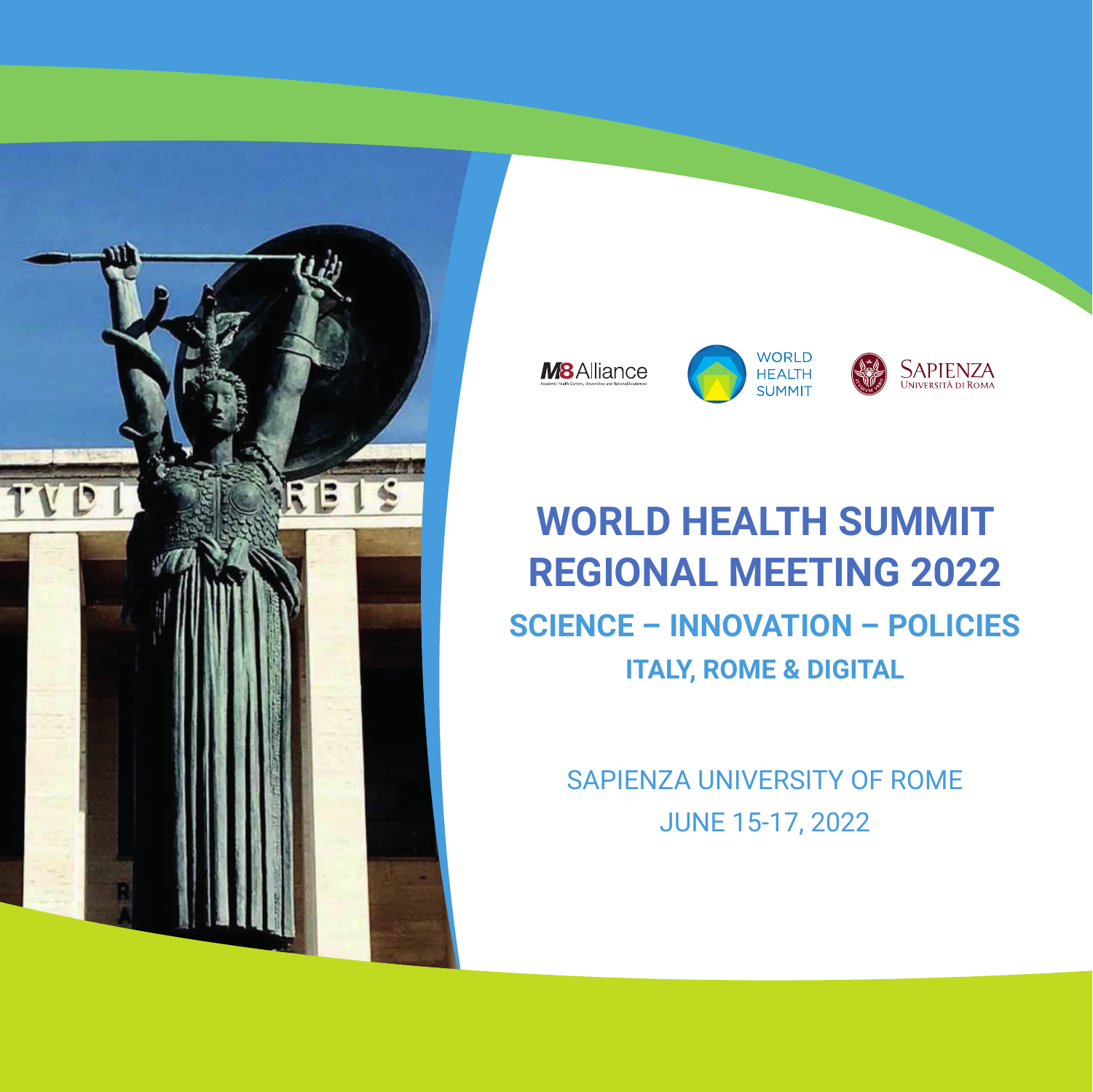## **WELCOME MESSAGES**



Dear Colleagues, Dear friends,

*Welcome to the 2022 World Health Summit Regional Meeting hosted in Rome by Sapienza University!* 

*As you know, the World Health Summit Regional Meeting takes place every year in different parts of the world in addition to the annual World Health Summit in Berlin and brings regional topics to the forefront. Each Regional Meeting is hosted by the M8 Alliance member holding the World Health Summit International Presidency, which rotates every year. The M8 Alliance of Academic Health Centers, Universities and National Academies is a growing network and currently consists of 30 members in 20 countries, including the InterAcademy Partnership (IAP), which represents the national academies of medicine and science in 130 countries.*

*Sapienza University has been an M8 Alliance member since 2015 and is very honored and proud to organize for the first time the Summit in Italy.* 

*The COVID-19 pandemic has shown how we are interconnected as a global community, so in this summit more than 100 speakers will debate the improvement of global health and the development of scientific solutions to health challenges in more than 20 sessions, discussing these important topics:*

- *Vaccine Development and Policies: Challenges and Strategies*
- *Healthcare Systems*
- *Metabolic Syndrome and Chronic Diseases*
- *New Technologies and Personalized Therapies*
- *New Frontiers in Healthcare Promotion*

*So, we are sure that during the Summit scientific interactions and networking possibilities can create opportunities for future health problems solutions and research collaborations; we want to be proactive in*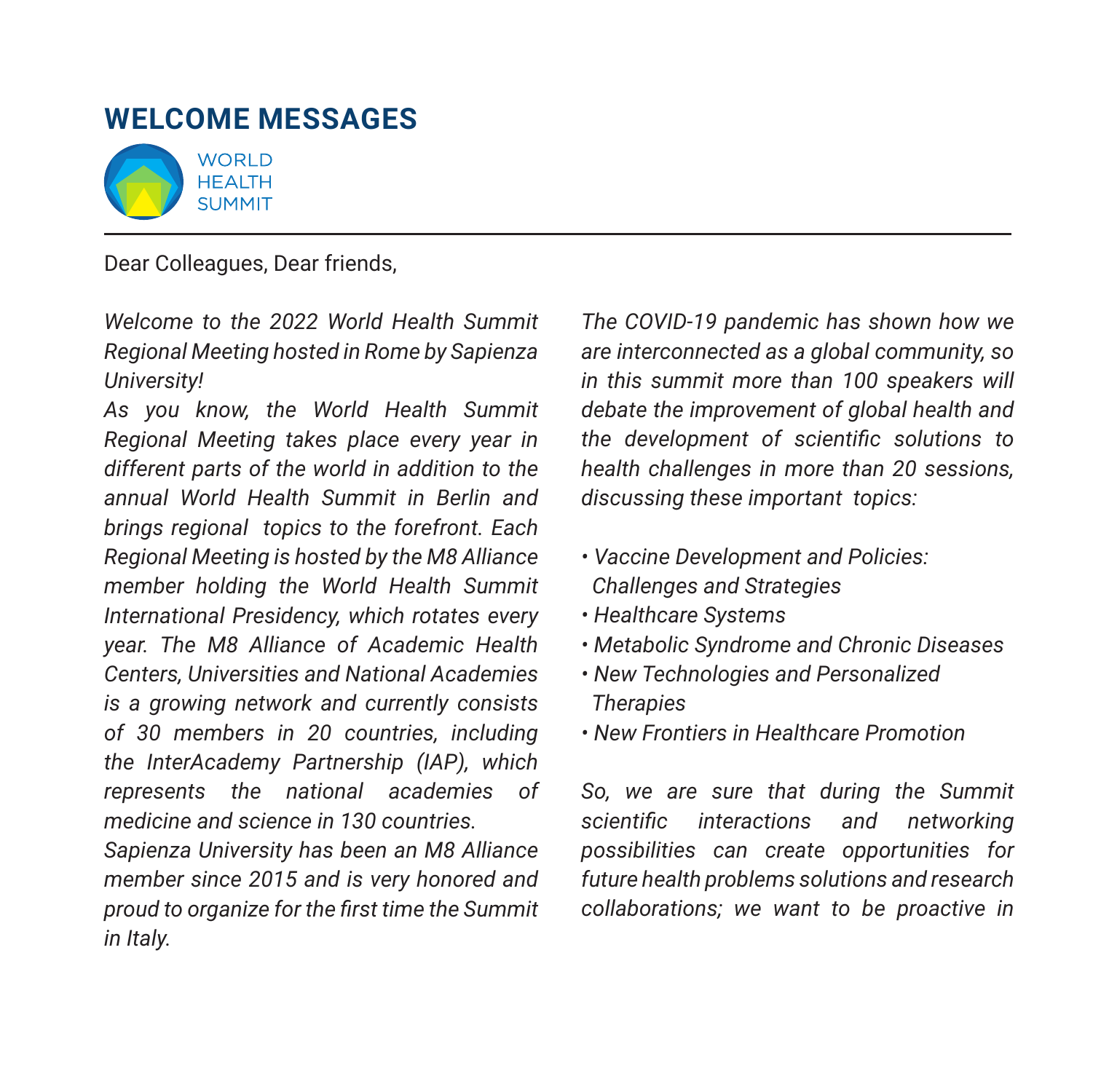#### WELCOME MESSAGES



*investing in scientific research and education, supporting technological innovations and promoting the wellbeing of humanity.* 

*On behalf of the WHS Regional Meeting Organizing Committee, I welcome you all to Rome:* 

*I hope you will have a remarkable scientific experience during the Summit and I am sure that you can also taste the magical athmosphere of Rome, the eternal City.*

#### *Eugenio Gaudio*

*President of Organizing Committee World Health Summit Regional Meeting 2022*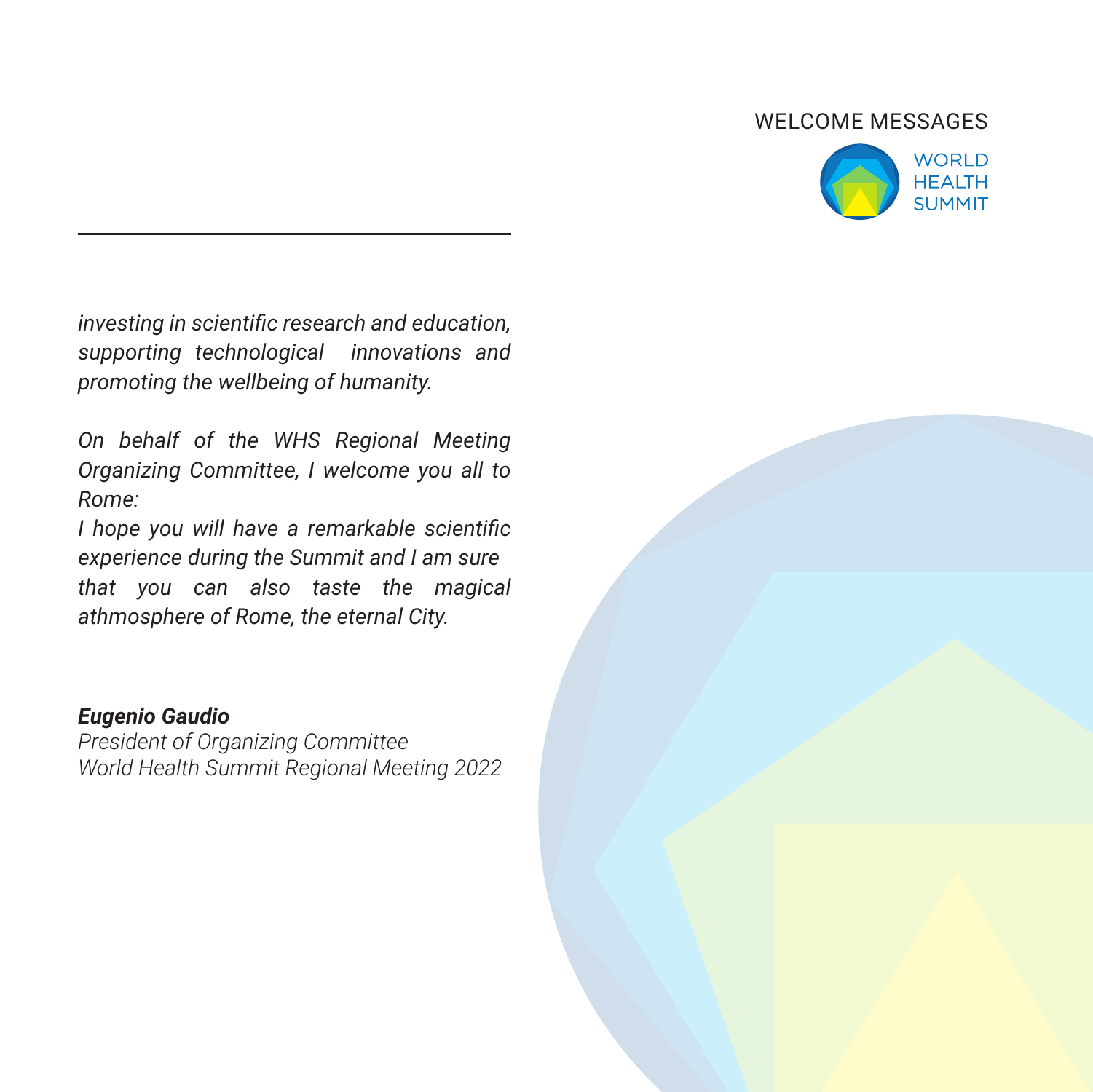# **ABOUT The World Health Summit Regional Meeting**



#### **SCIENCE - INNOVATION - POLICIES**

We announce that the World Health Summit Regional Meeting 2022, Italy, Rome will take place in Sapienza University of Rome on June 15-17, 2022.

Each year, the Regional Meeting integrates the program of the prestigious World Health Summit which takes place at the end of October in Berlin. The Regional Meeting is held in late spring, and is hosted by a member of the M8 Alliance of Academic Health Centres, Universities and National Academies, that holds the World Health Summit International Presidency for that year. The past eight meetings were in Singapore (2013), Sao Paulo-Brazil (2014), Kyoto-Japan (2015), Geneva-Switzerland (2016), Montreal-Canada (2017) Coimbra-Portugal (2018)), Kish Island-Iran (2019), Kampala-Uganda (2021).

The Program is structured in more than 20 expert sessions where 2 chairpersons and 4/5 experts through their contributions will offer the starting point for a debate, to which ample space will be given. The sessions and the structure of the entire event are intended to offer points for discussion and debate that, in addition to scientists, involve stakeholders such as legislators / politicians, innovators, pharmaceutical industries, NGOs.

Plenary sessions are also planned which, in addition to the Opening Ceremony and the Closing Ceremony, include four Keynote Lectures and which will take place in the prestigious Aula Magna at Sapienza Rectorate.

The Regional Meeting 2022, Italy, Rome through an intense scientific program and an ambitious work schedule, completely fits the wake of the objectives of the World Health Summit, which are the improvement of global health and the development of scientific solutions to health challenges.

Sapienza University of Rome will be the appropriate venue for scientific discussion and sharing of knowledge and technological advances in the field of human health. The intent is to point the spotlights for two days on global and public health, an even more meaningful debate after the long months of the COVID-19 pandemic.

For 2022 the International Presidency of the World Health Summit is assigned to Sapienza University of Rome which is the only Italian institution member of the M8 Alliance.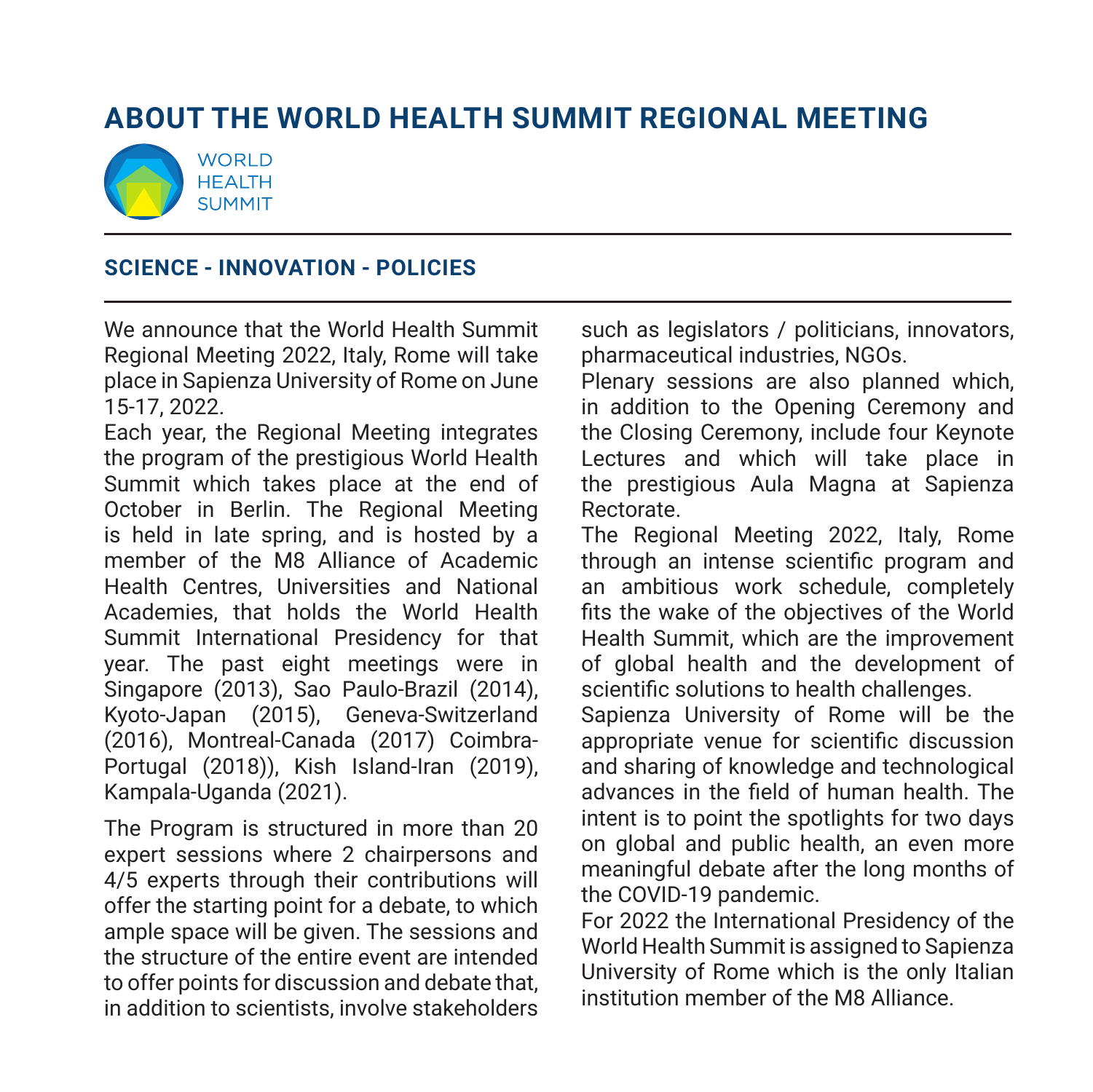# **ABOUT The M8 ALLIANCE**



The M8 Alliance of Academic Health Centers, Universities and National Academies is the academic foundation of the World Health Summit. It is a growing network and currently consists of 30 members in 20 countries, including the InterAcademy Partnership, which represents the national academies of medicine and science in 130 countries.

The M8 Alliance was initiated by Charité Universitätsmedizin – Berlin in 2009 on the occasion of the first World Health Summit. The goal of the M8 Alliance: Agendasetting for global health improvement and development of science based solutions to global health challenges.

The International Presidency of the World Health Summit rotates annually among members of the M8 Alliance. As a result of each World Health Summit the M8 Alliance issues the M8 Alliance Declaration: recommendations for action to international policymakers. The M8 Alliance organizes annual Regional Meetings in the member countries, regular Expert Meetings, and Summer Schools.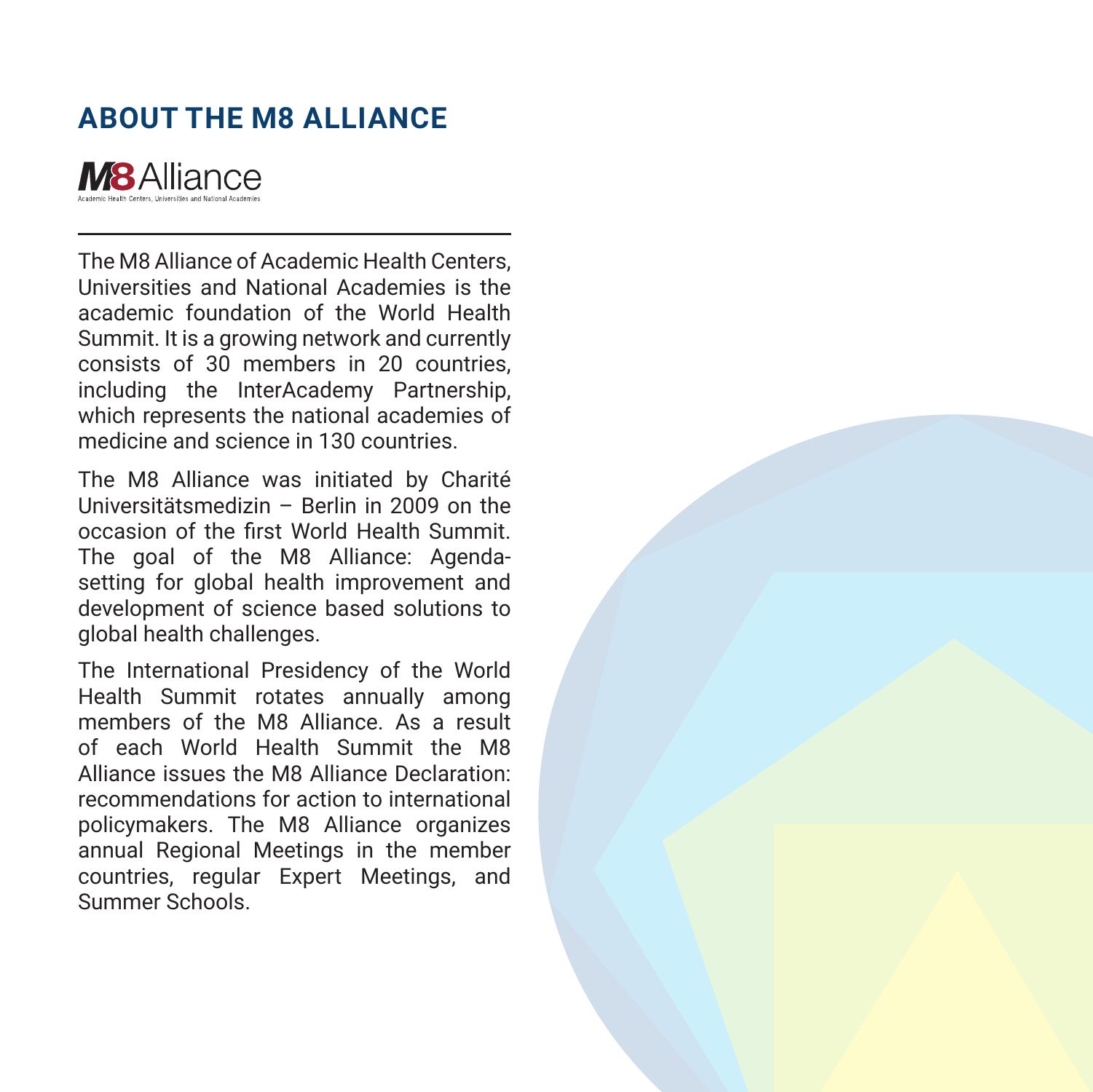

#### **Rectorate**

Aula Magna Registration Lunch and Coffee Point

#### Faculty of law

Aula Calasso Aula 101

#### Faculty of Humanities

Aula Archeologia Lunch and Coffee Point



### **Venue**

Sapienza University of Rome Piazzale Aldo Moro, 5 00185 Roma RM

### **registration**

https://www.regionalmeetingwhs2022.com/ registration/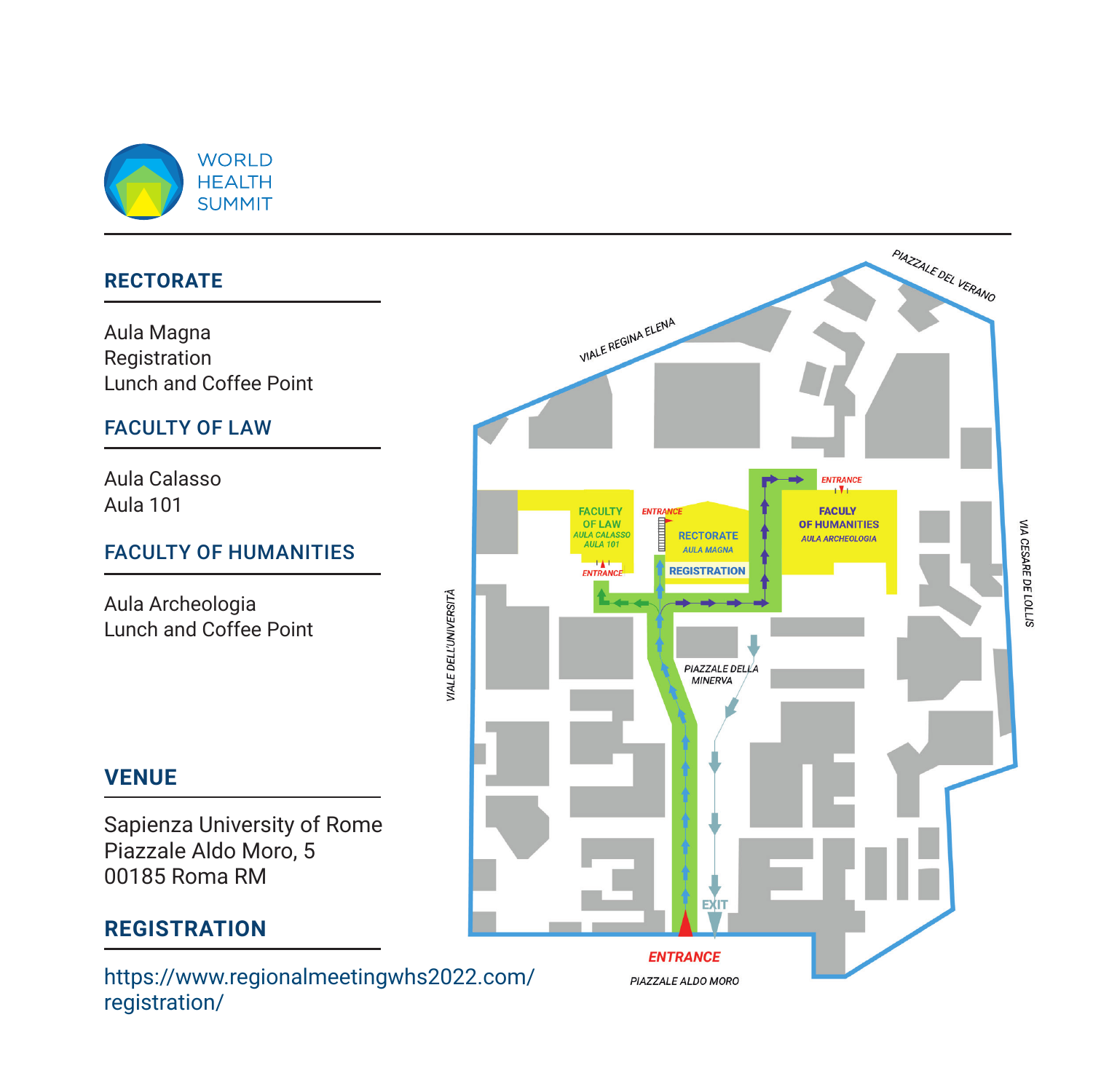### Wednesday, June 15

|                       | <b>RECTORATE</b>               | <b>FACULTY OF LAW</b><br>AULA CALASSO | <b>FACULTY OF LAW</b><br><b>AULA 101</b> | <b>FACULTY</b><br>OF HUMANITIES<br>AULA ARCHEOLOGIA | <b>DIGITAL TRACK</b>                                      | <b>DIGITAL TRACK</b>                                      |
|-----------------------|--------------------------------|---------------------------------------|------------------------------------------|-----------------------------------------------------|-----------------------------------------------------------|-----------------------------------------------------------|
| $2:00$ PM $-$ 4:30 PM | Sala Organi<br>Collegiali      |                                       |                                          |                                                     |                                                           |                                                           |
|                       | <b>M8 Assembly</b>             |                                       |                                          |                                                     |                                                           |                                                           |
|                       | For M8 Members Only            |                                       |                                          |                                                     |                                                           |                                                           |
| $2:30$ PM $-5:30$ PM  | <b>Onsite Pre-Registration</b> |                                       |                                          |                                                     |                                                           |                                                           |
|                       |                                |                                       |                                          |                                                     |                                                           |                                                           |
|                       |                                |                                       |                                          | $3:00$ PM $-$ 4:30 PM                               | DT <sub>1</sub>                                           | DT <sub>2</sub>                                           |
|                       |                                |                                       |                                          |                                                     | <b>New Frontiers</b><br>in Healthcare<br><b>Promotion</b> | <b>New Frontiers</b><br>in Healthcare<br><b>Promotion</b> |

of the System and on the proximity to care

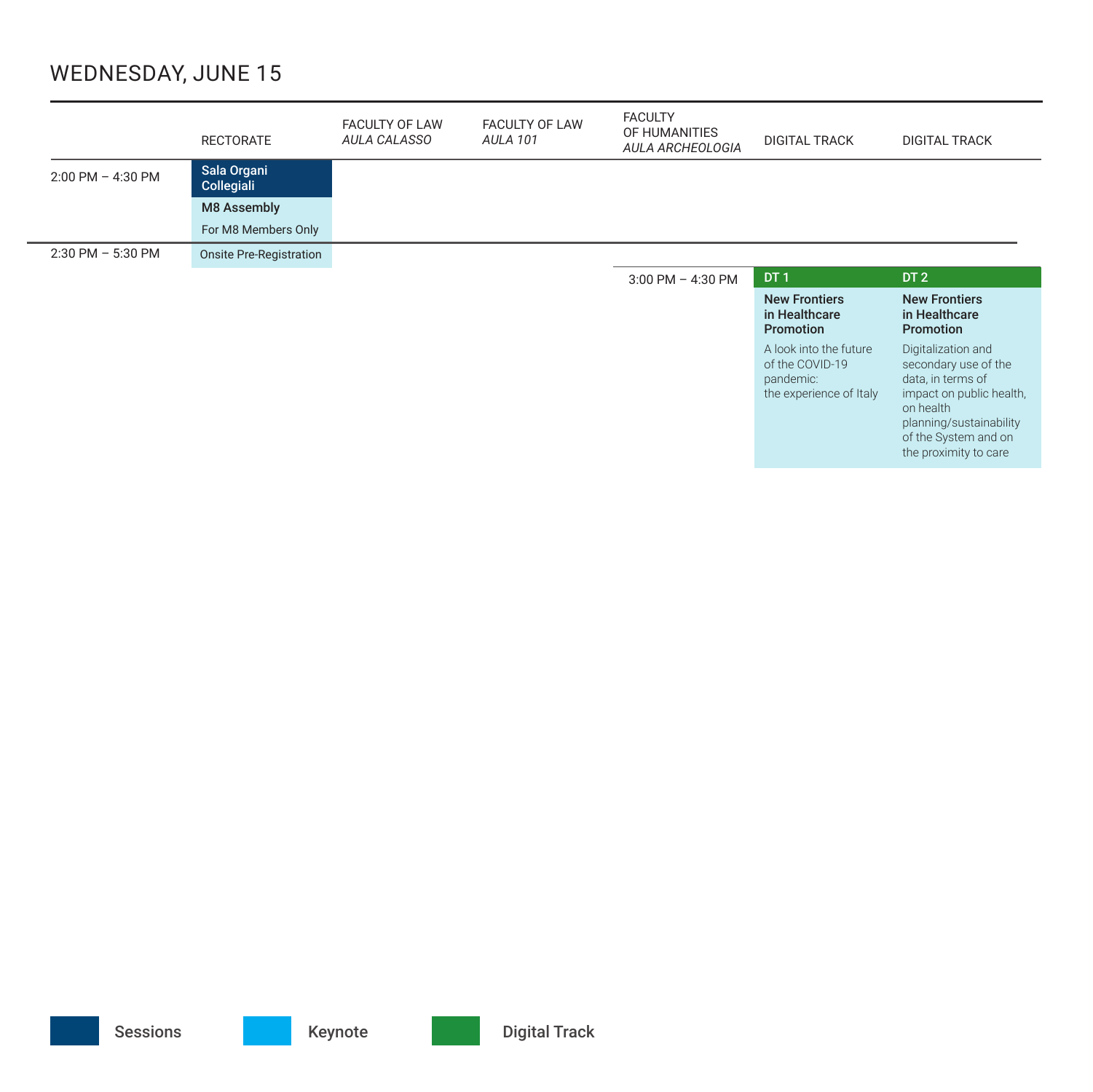### Thursday, June 16

|                       | <b>RECTORATE</b><br><b>AULA MAGNA</b>                                                                                                                                                                   | <b>FACULTY OF LAW</b><br>AULA CALASSO                                                                                                         | <b>FACULTY OF LAW</b><br><b>AULA 101</b>                                                                                                          | <b>FACULTY</b><br>OF HUMANITIES<br>AULA ARCHEOLOGIA                                                                                                                  | <b>DIGITAL TRACK</b>                                                                                                                                                |  |
|-----------------------|---------------------------------------------------------------------------------------------------------------------------------------------------------------------------------------------------------|-----------------------------------------------------------------------------------------------------------------------------------------------|---------------------------------------------------------------------------------------------------------------------------------------------------|----------------------------------------------------------------------------------------------------------------------------------------------------------------------|---------------------------------------------------------------------------------------------------------------------------------------------------------------------|--|
| $7:45$ AM $-$ 8:45 AM | <b>Onsite Registration</b>                                                                                                                                                                              |                                                                                                                                               |                                                                                                                                                   |                                                                                                                                                                      |                                                                                                                                                                     |  |
| $8:45$ AM - 9:45 AM   | <b>Opening Ceremony</b>                                                                                                                                                                                 |                                                                                                                                               |                                                                                                                                                   |                                                                                                                                                                      |                                                                                                                                                                     |  |
| $9:45$ AM $-10:30$ AM | <b>KEY 01</b><br><b>Vaccine Development</b><br>and Policies:<br><b>Challenges</b><br>and Strategies<br><b>Building Societal</b><br>Cooperation and<br>Cohesion: The next Big<br>Global Health Challenge |                                                                                                                                               |                                                                                                                                                   |                                                                                                                                                                      |                                                                                                                                                                     |  |
| 10:30 AM - 11:00 AM   | Coffee/tea break                                                                                                                                                                                        |                                                                                                                                               |                                                                                                                                                   | Coffee/tea break                                                                                                                                                     |                                                                                                                                                                     |  |
| 11:00 AM - 12:30 PM   | <b>SESSION 1A</b>                                                                                                                                                                                       | <b>SESSION 1B</b>                                                                                                                             | <b>SESSION 1C</b>                                                                                                                                 | <b>SESSION 1D</b>                                                                                                                                                    | DT <sub>3</sub>                                                                                                                                                     |  |
|                       | <b>Vaccine Development</b><br>and Policies:<br><b>Challenges and</b><br><b>Strategies</b><br>Vaccine Hesitancy                                                                                          | <b>Healthcare Systems</b><br>Economic-Financial<br>Sustainability<br>of Healthcare Systems                                                    | <b>Metabolic Syndrome</b><br>and Chronic Diseases<br>Obesity and Diabetes:<br><b>Present and Future</b><br>Challenges in the<br>Global Health Era | <b>New Technologies</b><br>and Personalized<br><b>Therapies</b><br>The Information<br>Technology, Artificial<br>Intelligence and Digital<br><b>Health Revolution</b> | <b>New Frontiers</b><br>in Healthcare<br>Promotion<br>Climate Change and<br>Impacton Respiratory<br>Diseases: How to<br><b>Balance Patient</b><br>and Planet Health |  |
| 12:30 AM - 1:30 PM    | Lunch                                                                                                                                                                                                   |                                                                                                                                               |                                                                                                                                                   | Lunch                                                                                                                                                                |                                                                                                                                                                     |  |
| 1:30 PM $-$ 3:00 PM   | <b>SESSION 2A</b>                                                                                                                                                                                       | <b>SESSION 2B</b>                                                                                                                             | <b>SESSION 2C</b>                                                                                                                                 | <b>SESSION 2D</b>                                                                                                                                                    | DT <sub>4</sub>                                                                                                                                                     |  |
|                       | <b>Vaccine Development</b><br>and Policies:<br><b>Challenges</b><br>and Strategies<br>From Polio to Measles<br>and Rubella:<br><b>Eradication Strategies</b>                                            | <b>Healthcare Systems</b><br>Healthcare Coverage<br>in Developing Countries                                                                   | <b>Metabolic Syndrome</b><br>and Chronic Diseases<br>Neurodegenerative<br>Diseases: New<br>Frontiers in Reasearch<br>and Healthcare               | <b>New Technologies</b><br>and Personalized<br><b>Therapies</b><br><b>Genome Editing</b><br>Science and Ethics                                                       | <b>New Frontiers</b><br>in Healthcare<br>Promotion<br>The Critical Role<br>of Nutrition in<br>the Global<br>Health Agenda                                           |  |
| $3.00$ PM $- 3.15$ PM | Coffee/tea break                                                                                                                                                                                        |                                                                                                                                               |                                                                                                                                                   | Coffee/tea break                                                                                                                                                     |                                                                                                                                                                     |  |
| 3:15 PM - 4:00 PM     | <b>KEY 02</b><br><b>Metabolic Syndrome</b><br>and Chronic Diseases<br>Network Medicine:<br>Novel Approaches to<br>Human Disease and<br>Therapeutics. Emphasis<br>on Cardiometabolic<br><b>Diseases</b>  | 3.15 PM - 4.30 PM<br>Spine 20, a G20<br>Advocacy<br>Group for the Prevention<br>and Care of the Global<br>Burden of Spinal<br><b>Diseases</b> |                                                                                                                                                   |                                                                                                                                                                      |                                                                                                                                                                     |  |
| 4:30 PM - 10:00 PM    | Social Programme                                                                                                                                                                                        |                                                                                                                                               |                                                                                                                                                   |                                                                                                                                                                      |                                                                                                                                                                     |  |

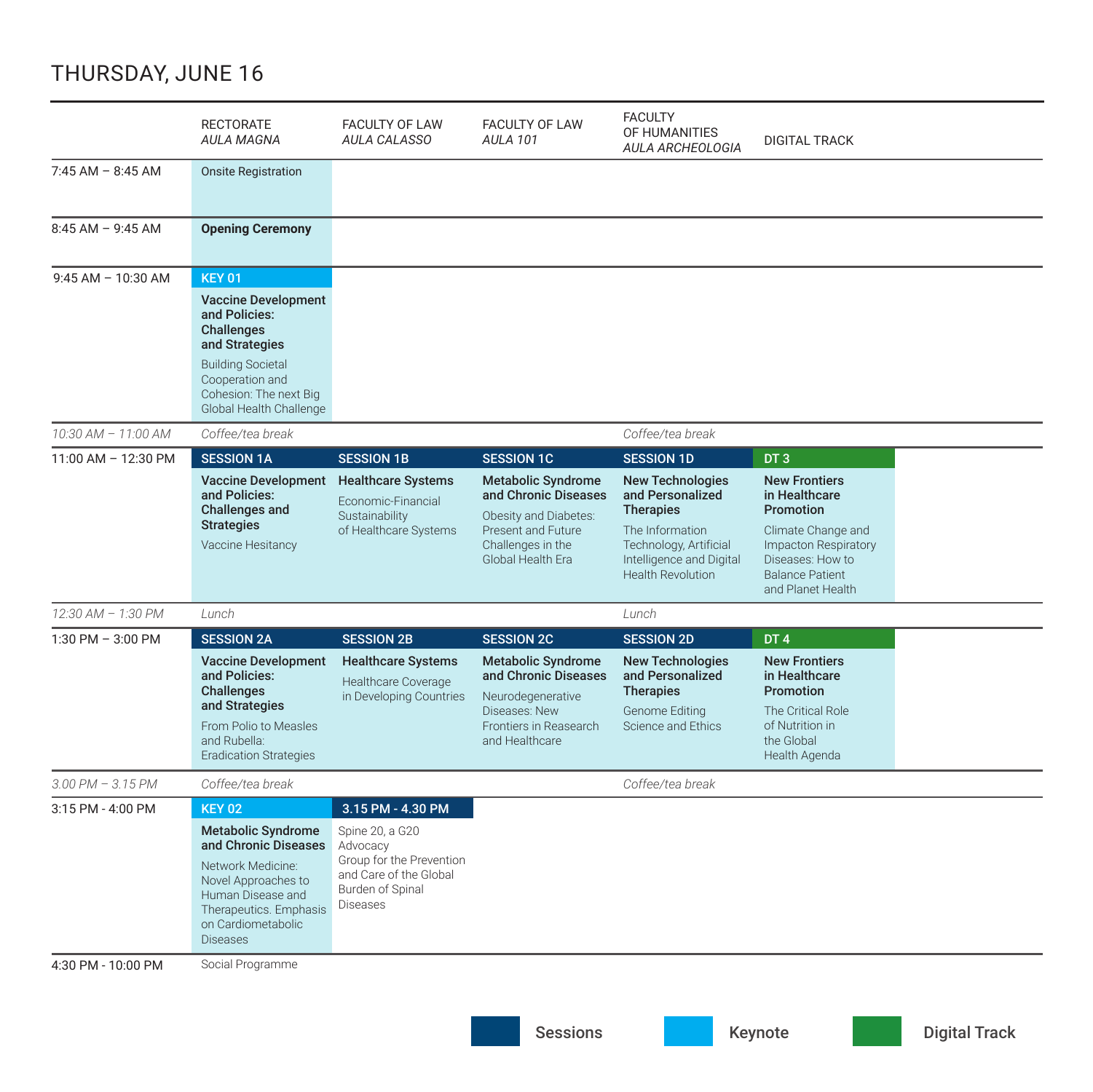### Friday, June 17

|                         | <b>RECTORATE</b><br><b>AULA MAGNA</b>                                                                                                | <b>FACULTY OF LAW</b><br>AULA CALASSO                                     | <b>FACULTY OF LAW</b><br><b>AULA 101</b>                                                                               | <b>FACULTY</b><br>OF HUMANITIES<br><b>AULA ARCHEOLOGIA</b>                                      | <b>DIGITAL TRACK</b>                                                                                                                          | <b>DIGITAL TRACK</b>                                                                                                                 |
|-------------------------|--------------------------------------------------------------------------------------------------------------------------------------|---------------------------------------------------------------------------|------------------------------------------------------------------------------------------------------------------------|-------------------------------------------------------------------------------------------------|-----------------------------------------------------------------------------------------------------------------------------------------------|--------------------------------------------------------------------------------------------------------------------------------------|
| $9:15 AM - 10:00 AM$    | <b>KEY 03</b>                                                                                                                        |                                                                           |                                                                                                                        |                                                                                                 |                                                                                                                                               |                                                                                                                                      |
|                         | <b>New Technologies</b><br>and Personalised<br><b>Therapies</b>                                                                      |                                                                           |                                                                                                                        |                                                                                                 |                                                                                                                                               |                                                                                                                                      |
|                         | Personalized health:<br>evidence, prediction,<br>ethics, and reproducibility                                                         |                                                                           |                                                                                                                        |                                                                                                 |                                                                                                                                               |                                                                                                                                      |
| $10:00$ AM $- 10:30$ AM | Coffee/tea break                                                                                                                     |                                                                           |                                                                                                                        | Coffee/tea break                                                                                |                                                                                                                                               |                                                                                                                                      |
| 10.30 AM - 12:00 PM     | <b>SESSION 3A</b>                                                                                                                    | <b>SESSION 3B</b>                                                         | <b>SESSION 3C</b>                                                                                                      | <b>SESSION 3D</b>                                                                               | DT <sub>5</sub>                                                                                                                               | DT <sub>6</sub>                                                                                                                      |
|                         | <b>Vaccine Development</b><br>and Policies:<br><b>Challenges and</b><br><b>Strategies</b><br>Vaccinology in the<br>Post-COVID-19 Era | <b>Healthcare Systems</b><br><b>Biomedical Education</b>                  | <b>Metabolic Syndrome</b><br>and Chronic Diseases<br>Cardiovascular Health<br>Surveillance in the<br>Post-COVID-19 Era | New technologies<br>and personalized<br>therapies<br><b>Robotic Applications</b><br>in Medicine | <b>New Frontiers</b><br>in Healthcare<br>Promotion<br>Rising to the challenge<br>of delivering precision<br>medicines for chronic<br>diseases | <b>New Frontiers</b><br>in Healthcare<br>Promotion<br><b>Fighting Antimicrobial</b><br>Resistance: from Basic<br>to Clinical Science |
|                         |                                                                                                                                      |                                                                           |                                                                                                                        |                                                                                                 |                                                                                                                                               |                                                                                                                                      |
| $12:00$ AM $- 1:15$ PM  | Lunch                                                                                                                                |                                                                           |                                                                                                                        | Lunch                                                                                           |                                                                                                                                               |                                                                                                                                      |
| $1:15$ PM $-2:45$ PM    | <b>SESSION 4A</b>                                                                                                                    | <b>SESSION 4B</b>                                                         | <b>SESSION 4C</b>                                                                                                      | <b>SESSION 4D</b>                                                                               | DT <sub>7</sub>                                                                                                                               | DT <sub>8</sub>                                                                                                                      |
|                         | <b>Vaccine Development</b><br>and Policies:<br><b>Challenges and</b>                                                                 | <b>Healthcare Systems</b><br>Implications of Climate<br>Changes on Health | <b>Metabolic Syndrome</b><br>and Chronic Diseases<br>Lifestyles and Health                                             | New technologies<br>and personalized<br>therapies                                               | <b>New Frontiers</b><br>in Healthcare<br>Promotion                                                                                            | <b>New Frontiers</b><br>in Healthcare<br>Promotion                                                                                   |
|                         | <b>Strategies</b><br>Vaccines for Neglected<br>Diseases Malaria<br>Vaccine Development                                               |                                                                           | Promotion                                                                                                              | Precision Oncology                                                                              | Young Physician<br>Leaders                                                                                                                    | Interreligious Dialogue<br>for Global Health                                                                                         |
| $2:45 PM - 3:15 PM$     | Coffee/tea break                                                                                                                     |                                                                           |                                                                                                                        | Coffee/tea break                                                                                |                                                                                                                                               |                                                                                                                                      |
| 3:15 PM - 4:00 PM       | <b>KEY 04</b>                                                                                                                        |                                                                           |                                                                                                                        |                                                                                                 |                                                                                                                                               |                                                                                                                                      |
|                         | <b>Healthcare Systems</b>                                                                                                            |                                                                           |                                                                                                                        |                                                                                                 |                                                                                                                                               |                                                                                                                                      |
|                         | Closing the Gap in<br>Global Health: Learning<br>from Exemplary Health<br>Systems                                                    |                                                                           |                                                                                                                        |                                                                                                 |                                                                                                                                               |                                                                                                                                      |